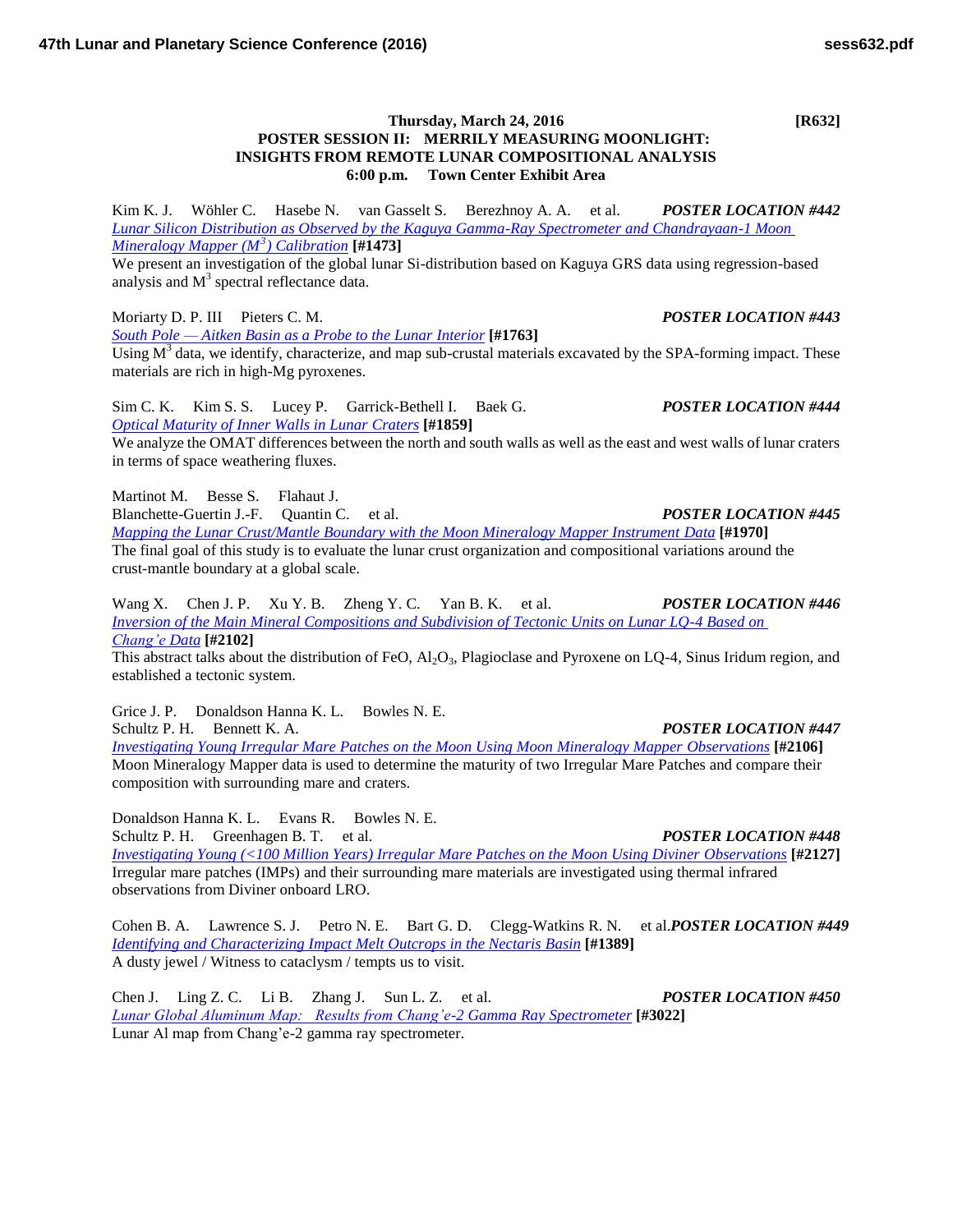Staid M. Sunshine J. Besse S. *POSTER LOCATION #451 [Mapping Relative Olivine Content in Mare Basalts Using M](http://www.hou.usra.edu/meetings/lpsc2016/pdf/2531.pdf)<sup>3</sup> Data* **[#2531]** The relative olivine content of mare basalts is examined by applying MGM modeling to the reflectance properties of small, optically immature craters. Coman E. O. Jolliff B. L. Carpenter P. *POSTER LOCATION #452 [Maturity Effects on UV/VIS Ratio and Implications for TiO](http://www.hou.usra.edu/meetings/lpsc2016/pdf/2497.pdf)2 Detection Using LROC WAC* **[#2497]** Mature soils exhibit UV/VIS ratios affected more by ilmenite than maturity; when LROC WAC detects these soils,  $321/415$  ratio and TiO<sub>2</sub> are well correlated. Livengood T. A. Chin G. Mitrofanov I. G. Boynton W. V. Bodnarik J. G. et al. *POSTER LOCATION #453 [Constructing Lunar Neutron Flux Maps with LRO/LEND Natural Resolution](http://www.hou.usra.edu/meetings/lpsc2016/pdf/3065.pdf)* **[#3065]** Wee lunar neutrons / Made by cosmic ray impact / Map the globe, you dig? Wu Y. Z. Tang X. Zhang X. M. Chen Y. Cai W. *POSTER LOCATION #454 [An Unusual Geology of Mare Imbrium and Implication to the Global Evolution](http://www.hou.usra.edu/meetings/lpsc2016/pdf/1406.pdf)* **[#1406]** We reported our multi-year research for northern Imbrium, showing unusual geology with mafic highlands, olivine rich basalts, young ridges, ripple, and mounds.

Liu C. Q. Ling Z. C. *POSTER LOCATION #455 [Distributions of Mineral Assemblages and Rock Types of the Lorentz Basin Revealed by Moon Mineralogy](http://www.hou.usra.edu/meetings/lpsc2016/pdf/2886.pdf)* 

*[Mapper Data](http://www.hou.usra.edu/meetings/lpsc2016/pdf/2886.pdf)* **[#2886]** Lorentz is an archaic basion of Nectarian age, with anomalies. The mineral assemblages are a key to understand early history of lunar crustal evolution.

Hirata N. Hareyama M. Ishihara Y. Yokota Y. Nakamura R. et al. *POSTER LOCATION #456 [Spectral Characteristics of Possible Ejecta Deposits on the Antipode and Its Surrounding of Tycho Crater](http://www.hou.usra.edu/meetings/lpsc2016/pdf/1903.pdf)* **[#1903]** Multi spectral data of the Tycho antipode region is examined to describe spectral characteristics and regional extent.

McBride M. J. Horgan B. H. N. Gaddis L. R. *POSTER LOCATION #457 [Revisiting the Mineralogy of the Aristarchus Regional Pyroclastic Deposit with New M](http://www.hou.usra.edu/meetings/lpsc2016/pdf/3052.pdf)<sup>3</sup> Analysis Techniques* **[#3052]** Mapping minerals / Large volcanic deposit / All about that glass.

Bandfield J. L. Edwards C. S. Poston M. J. Klima R. L. *POSTER LOCATION #458 Lunar H2[O/OH– Distributions: Revised Infrared Spectra from Improved Thermal Corrections](http://www.hou.usra.edu/meetings/lpsc2016/pdf/1594.pdf)* **[#1594]** New thermal corrections of  $M<sup>3</sup>$  data result in a much more prominent absorption near 3 microns. Initial results show no variation with latitude and local time.

Chen J. P. Wang X. Gao G. D. Yao M. J. *POSTER LOCATION #459 [On the Methodology of Lunar Lithological Classification Based on Spectral Characteristics as Exemplified from](http://www.hou.usra.edu/meetings/lpsc2016/pdf/1343.pdf)  [Apollo16 Moon Landing Area](http://www.hou.usra.edu/meetings/lpsc2016/pdf/1343.pdf)* **[#1343]**

The Apollo16 landing area was covered by melted anorthosite in the north, breccia in the south, and granitic basalts distributed zonally from north to south.

Antonenko I. *POSTER LOCATION #460*

*[Applying Predictive Financial Risk Models to the Identification of Lunar Basalt Spectra](http://www.hou.usra.edu/meetings/lpsc2016/pdf/2948.pdf)* **[#2948]** Bank risk models can help identify basalt spectra in lunar data.

Barker M. K. Sun X. Mazarico E. Neumann G. A. Smith D. E. et al. *POSTER LOCATION #461 [Mapping the Lunar Phase Function in the Near-Infrared with the Lunar Orbiter Laser Altimeter](http://www.hou.usra.edu/meetings/lpsc2016/pdf/1999.pdf)* **[#1999]** The Lunar Orbiter Laser Altimeter is mapping the near-infrared phase function of the Moon using active and passive radiometry.